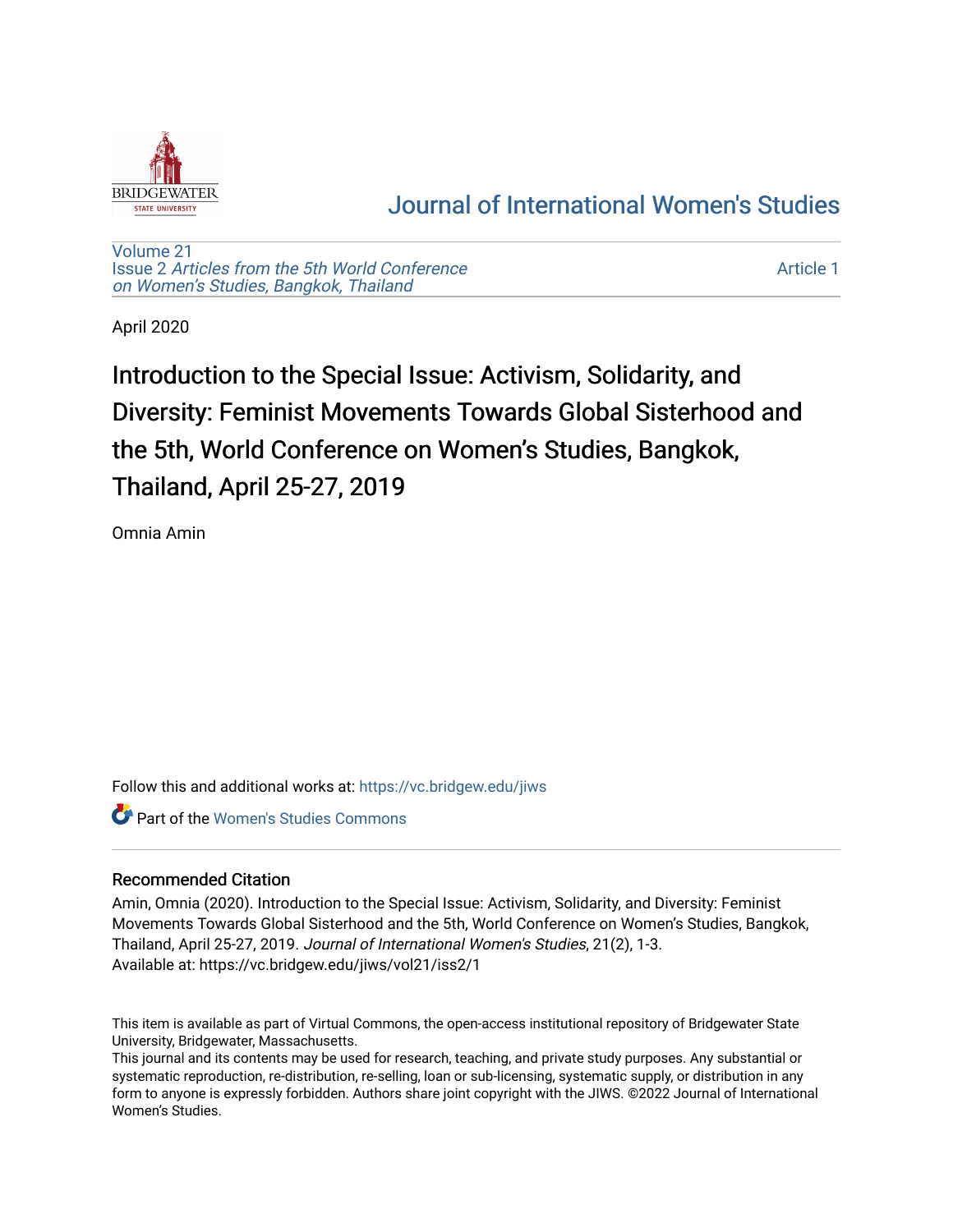## Amin: Introduction to the Special Issue

This journal and its contents may be used for research, teaching and private study purposes. Any substantial or systematic reproduction, re-distribution, re-selling, loan or sub-licensing, systematic supply or distribution in any form to anyone is expressly forbidden. ©2020 Journal of International Women's Studies.

## **Introduction to the Special Issue:** *Activism, Solidarity, and Diversity: Feminist Movements Towards Global Sisterhood* **and the 5th, World Conference on Women's Studies, Bangkok, Thailand, April 25-27, 2019**

By Omnia Amin<sup>[1](#page-1-0)</sup>

It was at the 4<sup>th</sup> World Conference on Women's Studies 2018 in Colombo, Sri Lanka that I first met Diana Fox. She was delivering the opening speech, in which she mentioned famous feminists and in particular Egyptian feminists who had impacted her life and the lives of many others. The names, from Hoda Shaarawi to Nawal El Saadawi, rang in my ears, crossing decades, centuries, distance, race, culture, politics as well as social, economic and religious divisions. They evoked the voice of women through the ages who dedicated their lives to fighting for liberty, dignity, freedom, equality and justice for themselves and their people. Sisterhood needs no introduction; I went straight up to Diana and proposed inviting Nawal El Saadawi for the next conference. Diana could not imagine how someone of Nawal's renown would travel all this distance for a newly formed platform that cannot financially offer her much. I explained that Nawal happens to be a mentor, friend, and a mother figure to me. I had no doubts about her acceptance. A woman who says, "Solidarity between women can be a powerful force of change and can influence future development in ways favorable not only to women but also to men", would surely stand up for her word and endorse  $TIIKM<sup>2</sup>$  $TIIKM<sup>2</sup>$  $TIIKM<sup>2</sup>$ . And indeed, she did, the minute she knew that TIIKM was initiated by two young Sri Lankan men who wanted to make a difference in their community by uplifting the status of women in their country and the rest of the world. It was not the first time for me to see Nawal setting financial considerations aside in order to stand up for a worthy cause.

I first met Nawal in a conference in  $2002<sup>3</sup>$  $2002<sup>3</sup>$  $2002<sup>3</sup>$  and, just as with Diana, the understanding and admiration between us was mutual. Nawal immediately invited me to her home and allowed me to translate her work; and as our relationship developed, I became her spokesperson on a number of occasions including the 5<sup>th</sup> World Conference on Women's Studies 2019, for which JIWS is producing this current issue. The minute I learned that the theme of the conference would be *Activism, Solidarity, and Diversity: Feminist Movements Towards Global Sisterhood*, I could not imagine Nawal not being part of it. She is a rare model for a lifelong militancy, starting from the age of ten, when she had to fight her family in order to avoid the path to marriage and insisted on continuing her education until she graduated from the medical school. This early struggle developed into serious activism as she lost her job at the Egyptian Ministry of Health in 1972 for

1

1

<span id="page-1-0"></span><sup>1</sup> Omnia Amin has been a Professor in Humanities and Social Sciences at Zayed University in Dubai, UAE since 2005. She has taught courses including *English and Comparative Literature* and *Culture and Heritage*, in addition to interdisciplinary courses. She joined NYUAD for one year in Fall 2017, as a Senior Humanities Research Fellow to conduct research on Emirati theatre. She is also a creative writer, translator and editor in chief of a book series for Palgrave Macmillan.

<span id="page-1-1"></span><sup>&</sup>lt;sup>2</sup> The International Institute of Knowledge Management (TIIKM) was founded in 2012 by Oshadee Withanawasam and Isanka P. Gamage.<br><sup>3</sup> More details about my first encounter with her can be found in the introduction of: Elsaadawi, N. (2016). *Diary of* 

<span id="page-1-2"></span>*A Child Called Souad*. New York: Palgrave Macmillan (English Translation and Introduction by Omnia Amin).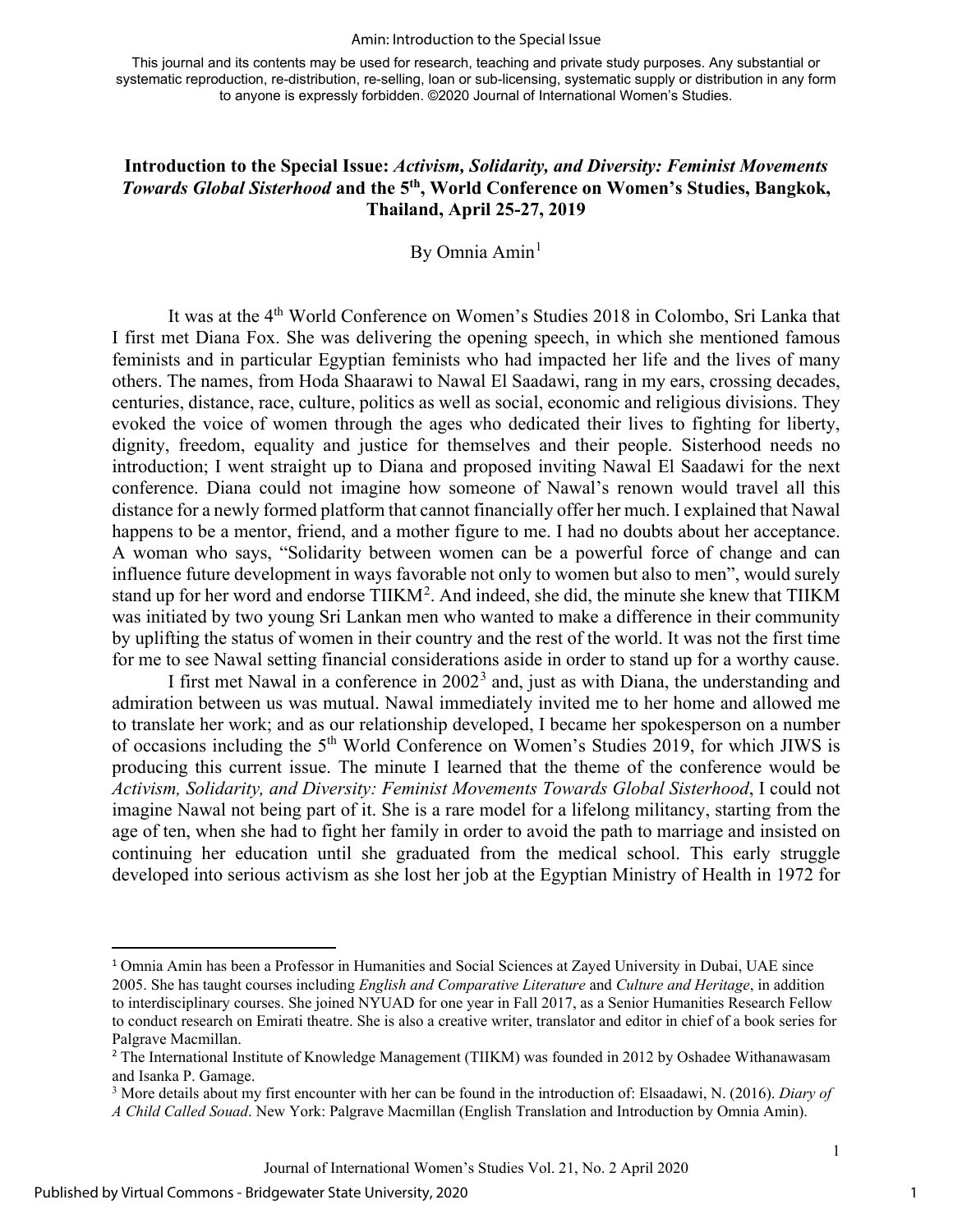writing against Female Genital Mutilation (FGM)<sup>[4](#page-2-0)</sup> in her book *Women and Sex*, in which she linked sexual problems to political and economic oppression. This was followed by the closing down of the magazine she founded, *Health*, and later her imprisonment by President Sadat for being one of the major intellectual thinkers whom he saw as a threat to his regime. Throughout the 1980's and 1990's her name appeared on a fundamentalist death list and she spent a number of years in exile fearing for her life. Needless to say, many of her books were banned in her own country, including her play *God Resigns at the Summit Meeting,* for which she had to face trial in Cairo court as the Al Azhar clergy accused her of apostasy and heresy.

In 1982 she established the Arab Women's Solidarity Association  $(AWSA)^5$  $(AWSA)^5$ , which the government closed down in 1991 and handing over its funds to an association called Women in Islam, chiefly in order spite her. They also closed down the magazine *Noon*, published by AWSA, of which she was editor-in-chief. In 2002 she was accused of apostasy by a fundamentalist lawyer who raised a court case against her to be forcibly divorced from her husband, Dr. Sherif Hetata. She won the case due to Egyptian, Arab and international solidarity. In 2007, Nawal and her daughter Mona Helmy, a poet and writer, were accused of apostasy and interrogated by the General Prosecutor in Cairo because of their writings to honor the name of the mothers everywhere. They won the case in 2008 and their efforts led to a new law giving children born outside marriage the right to carry the name of the mother. She took part in the demonstrations in Tahrir Square during the Egyptian Revolution in 2011 and the youth gathered around her to protect her. They also founded The Nawal El Saadawi Forum to discuss her books and writings<sup>[6](#page-2-2)</sup>, then attempted to establish the Nawal El Saadawi Institute for Thought and Creativity, which the government to date refuses to license.

Unfortunately, Nawal's health deteriorated<sup>[7](#page-2-3)</sup> and she underwent a series of operations that prevented her from attending the conference. In spite of her pain, she agreed to record a special session with me in which she addressed major questions about global sisterhood, militancy and how individual efforts can be part of global change. The disappointment of her not attending led some conference participants to stop en route in Cairo hoping to meet her. One of them was Donna Johnson, who contributed the piece "Feminist Counseling" in the Feminist Reflections section of this issue. Donna's words remain with me as she told me upon meeting Nawal: "Today I took part in history." Nawal's life, work, and courage to face politicians, religious men and corrupt regimes have made her a role model and a mother to many generations. The fifteen articles in this special issue cover a wide range of topics that show the strength, militancy, and persistence of Nawal and other women all over the world who continue to fight and reach out to one another in order to create a better future. Sisterhood knows no boundary, and over the course of the year Diana and I, were concerned for Nawal's health and lack of material support. At Diana's suggestion, we started a GoFundMe campaign to enable her to get better medical services and help at home. Diana graciously took care of the logistics and invested her time and effort in helping a woman she had never met. Likewise, Nawal spoke about Diana to me in a manner that reflected she knew her well, though they had never spoken. This issue of *JIWS* is not just about a collection of articles with a

2

<span id="page-2-0"></span><sup>4</sup> FGM was banned in Egypt by law in 2008 because of Nawal's continuous efforts for fifty years, but her contribution was never acknowledged by the state or the media.

<span id="page-2-1"></span><sup>5</sup> She is the founder of the Egyptian Women Writers' Association (1971) and the founder of The Egyptian Women's Union (2011).<br><sup>6</sup> Nawal is the author of more than fifty books of fiction and non-fiction; her writings have been translated into more

<span id="page-2-2"></span>than 40 different languages.

<span id="page-2-3"></span><sup>&</sup>lt;sup>7</sup> Nawal turned 89 on  $27<sup>th</sup>$  October 2020. She had eye surgery that went wrong and left her with impaired vision. As a result, she fell down and broke her ribs and thigh bone and has still not recovered.